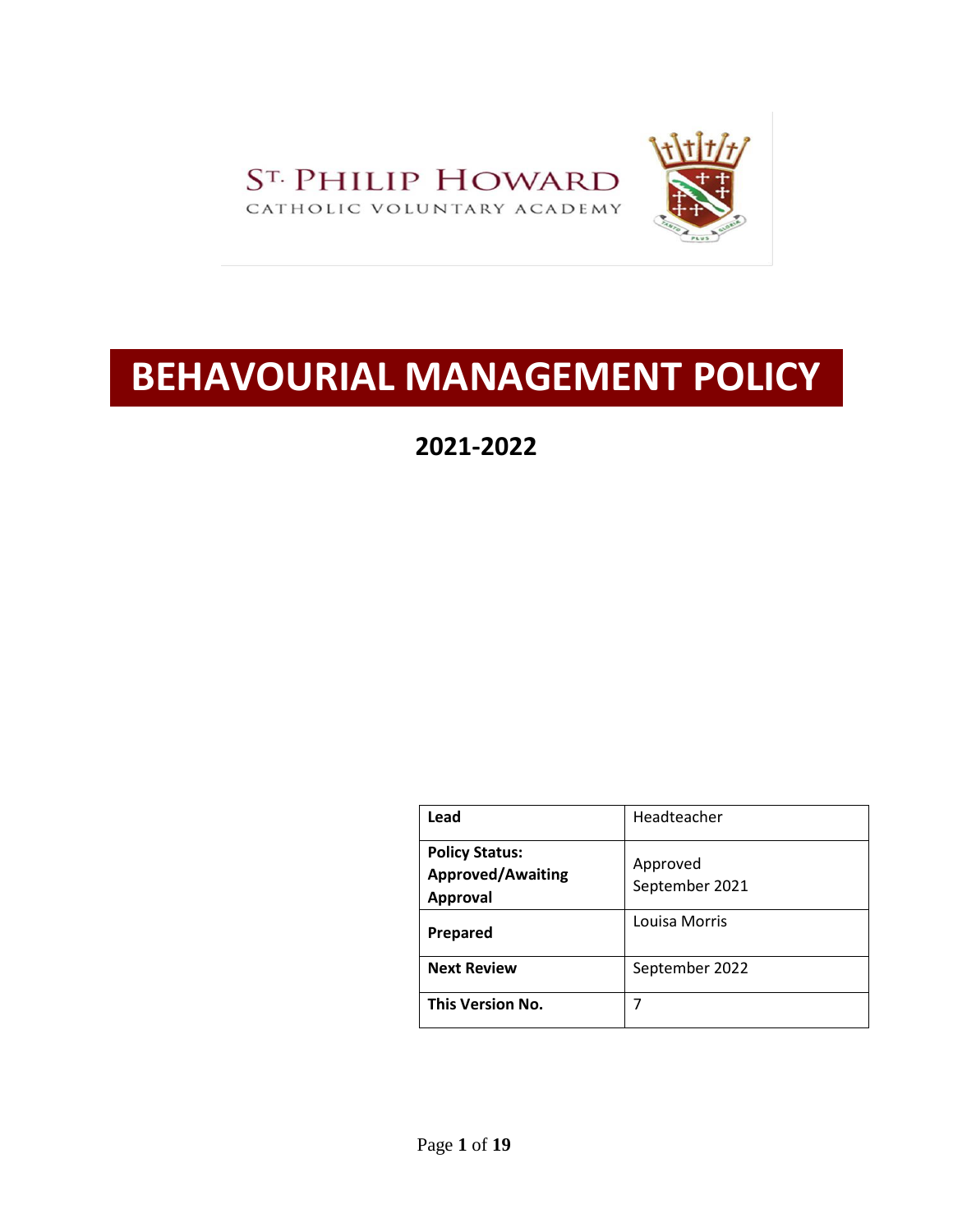## **Mission Statement**

## #TEAMSPH | Together on the Journey

Together**, we will make the SPH journey: safely, respectfully and with kindness as part of a** united Catholic family.

God **will be at the heart of our journey, supporting us to realise the potential of our** God given talents.

Our Gospel Values **will guide us on our journey, helping us to make** brave choices **along the way.**

Respect for all **will be at the spirit of our journey and we will** embrace the uniqueness **of everyone we greet.**

Inspiration and passion for learning **will lead us all to have a** memorable and successful **journey.**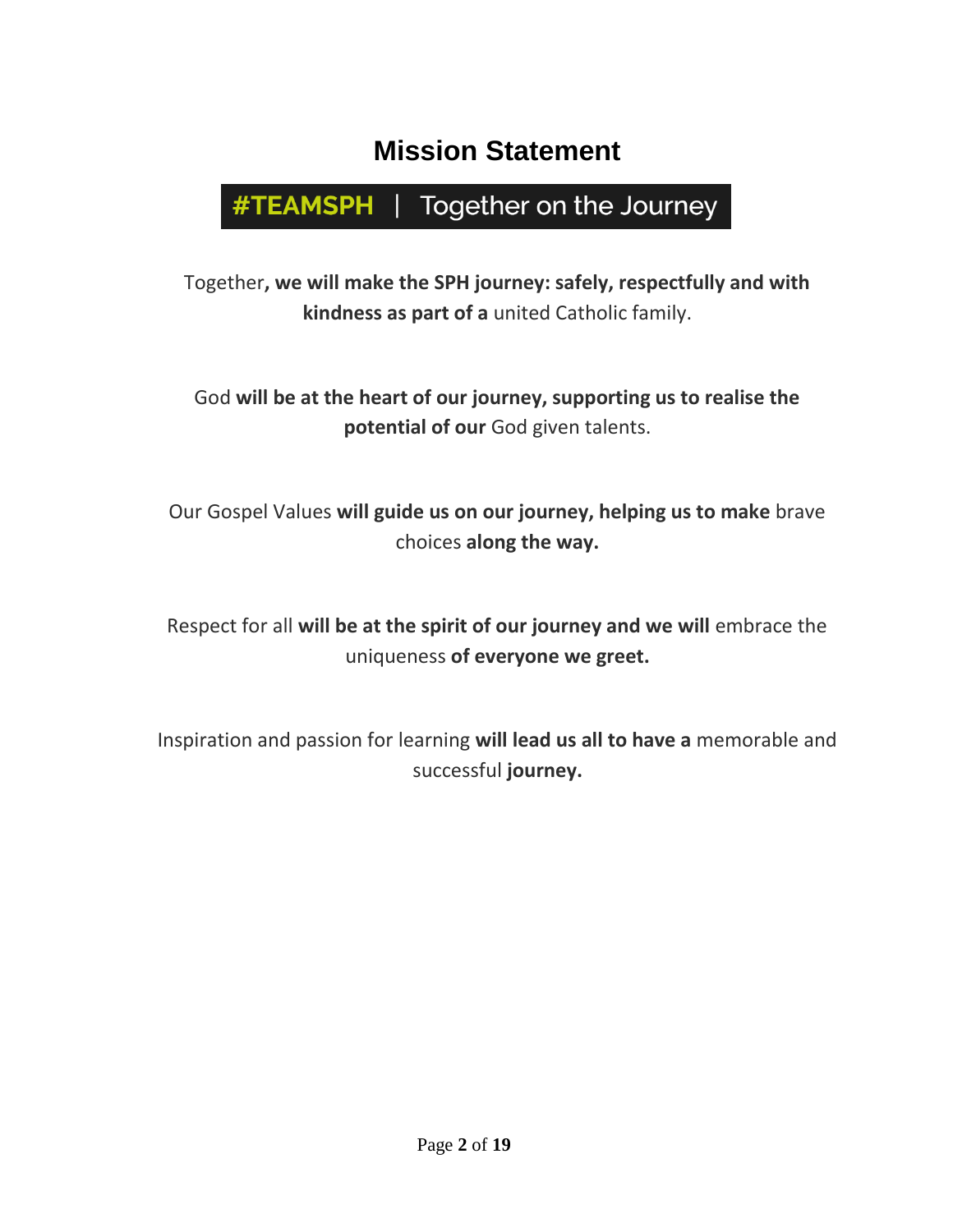## **BEHAVIOUR POLICY**

At St. Philip Howard Catholic Academy we believe that:

- We develop self-discipline, promote self-esteem and encourage students to accept responsibility for themselves, their community and their environment;
- $\div$  We promote an orderly caring Catholic community which respects the rights of all individuals within it;
- $\cdot$  Student attitudes or behaviour which prevents others from learning or the teacher from teaching should be highlighted and addressed;
- $\cdot \cdot$  We should focus on the positive nature of young people and use praise more than criticism or blame when working with our students;
- Students who need help with personal behaviour deserve clear guidelines and a consistent and supportive approach to improvement;
- $\cdot \cdot$  The adult members of the school community are important role models and that their behaviour should reflect that which we endeavour to promote in our students.
- Child protection and safeguarding procedures and policies are paramount in implementing this policy

## **POSITIVE BEHAVIOUR**

It is important that we recognise the success achieved by the majority of our students. In particular we do this through the issue of behavioural points (credits) through SIMS Lesson Monitor.

During lessons, teachers award behavioural points to students for exceptional work relative to their ability.

Behavioural points are monitored by Heads of Year and form part of the criteria for the end of term rewards visits. In addition pupils who achieve the 100 credit mark receive a bronze badge, 300 credit mark is a silver badge, 500 credit mark is a gold badge and 700 credit mark is a WOW badge.

We recognise good behaviour in the following ways:

Praise from class teachers, tutors and senior staff

- Telephone contact with parents or carers
- Rewards afternoons- DVD and Pizza for 100% attendance in a half term (September and May)
- Post cards from a Head of Department or Head of Year
- Credit and attendance badges
- Rewards visits at the end of each term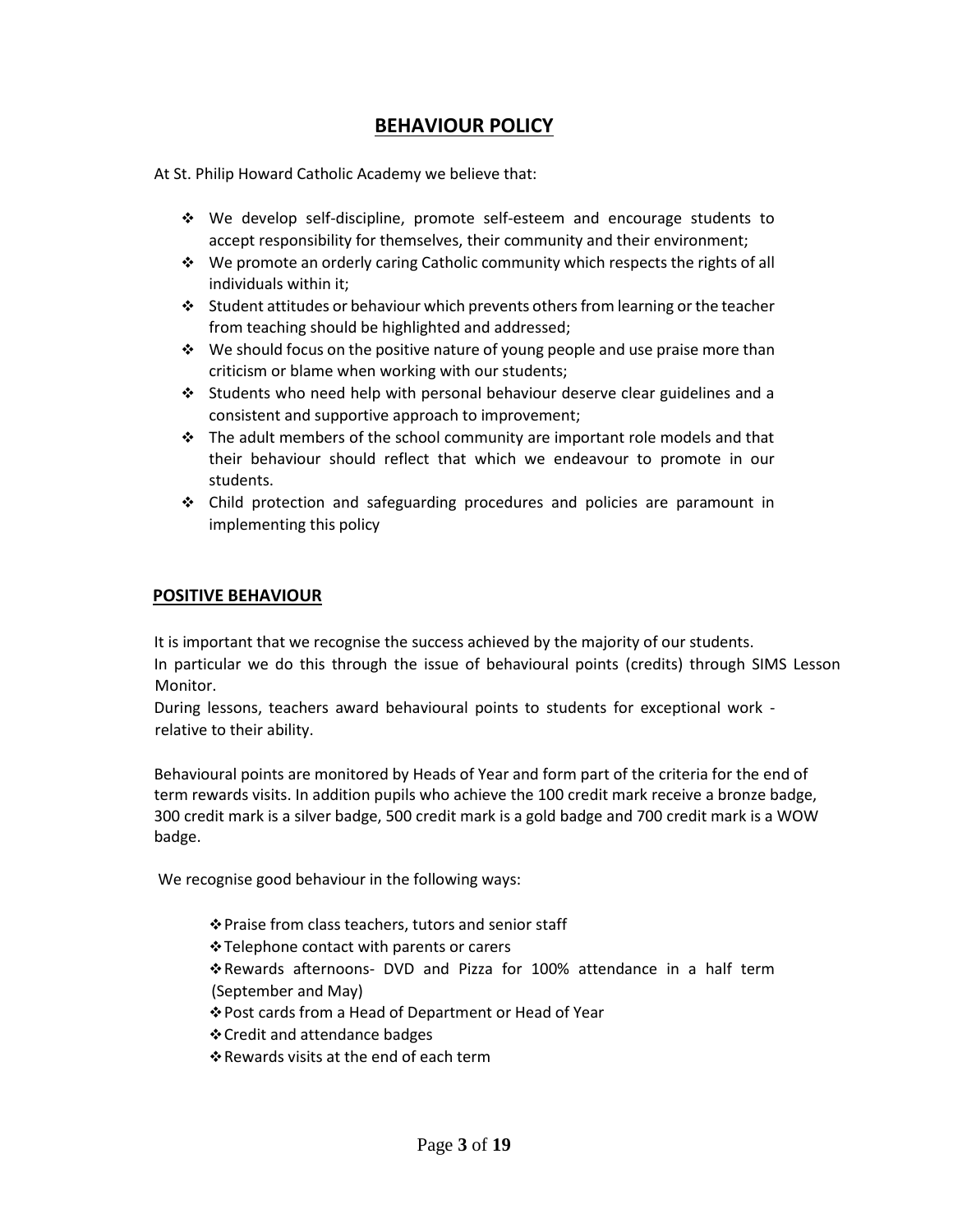#### **IMPLEMENTATION**

To make this policy effective the following expectations should be met:

#### **The classroom teacher will:**

- follow the guidelines and protocol for lessons at St. Philip Howard Catholic Voluntary Academy, such as consistency across the classroom and the SPH learning journey
- use the Lesson Monitor system to add both positive and negative points
- $\div$  use praise to support and encourage students when appropriate, and reward students in line with this policy;
- take the main responsibility **for the behaviour and discipline within their lessons (including appropriate action to follow up on incidents with children they have been removed to another room which will include a restorative meeting)**
- $\div$  follow the behaviour management structure to avoid escalating classroom issues too quickly; B1, B2 are examples of this.
- $\div$  keep the SLT, Pastoral Managers, HOY, HOD or FT informed as appropriate;
- $\cdot \cdot$  completion of relevant paperwork incident report forms etc
- $\cdot \cdot$  ensure work is appropriate to the needs of the student;
- $\div$  set clear ground rules for behaviour in their lessons and apply them consistently, making reference to consistency across the classroom.
- $\div$  keep a record of disciplinary events on SIMS immediately following the incident;
- $\cdot \cdot$  should a member of staff have a concern regarding a student's behaviour they should consult the Form Tutor, HOD, HOY, Pastoral Manager, Assistant Heads or Deputy Head.

#### **The Form Tutor will:**

- $\div$  follow the guidelines and minimum standards for lessons at St. Philip Howard Catholic Voluntary Academy;
- monitor incident reports from subject staff and alert HOD/HOY/Pastoral Managers to potential problems updating the Intervention files as appropriate;
- support subject teachers or SLT in ensuring students are aware of expectations and sanctions;
- $\div$  reinforce the seriousness, where necessary, of the stage the student has reached;
- $\cdot$  ensure certificates are issued when appropriate;
- $\div$  follow up unsatisfactory behaviour in tutor time;
- $\cdot \cdot$  use praise to support and encourage students when appropriate, and reward students in line with this policy.
- Monitor behaviour of identified students on a conduct sheet.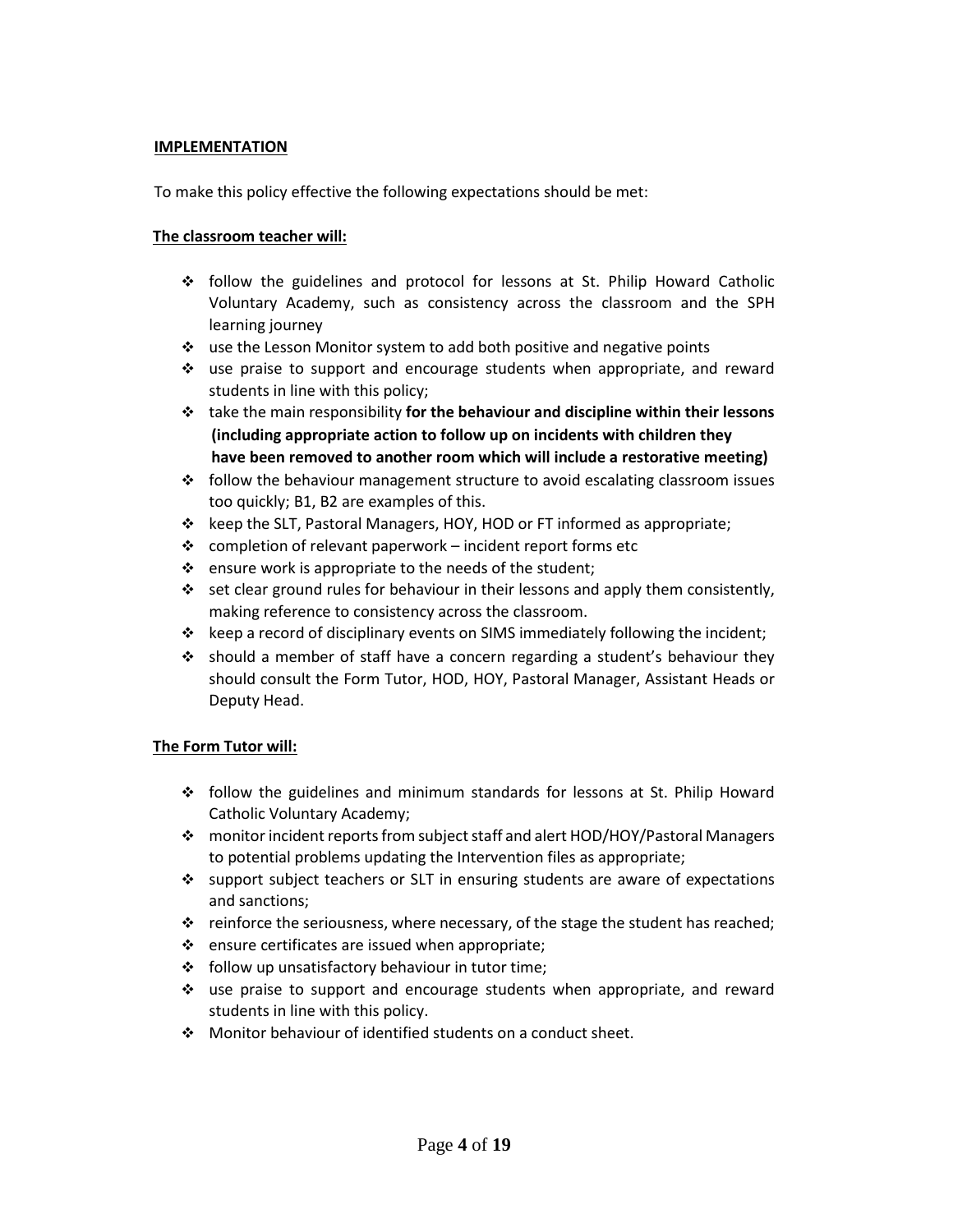#### **The Head of Department and Teachers-in-charge (in discussion with Line Manager) will:**

- monitor behaviour within their subject area (regular item on departmental agenda, collation of reports, exclusions) to be included in departmental minutes
- $\cdot \cdot$  organise departmental detentions, and keep records of them;
- $\cdot \cdot$  monitor that minimum standards for lessons are being met within their subject area;
- $\div$  be the first line of support for all teaching and supply staff within their subject area;
- $\div$  ensure that all members of staff within their subject area are clear on the procedures for dealing with unacceptable student behaviour;
- $\cdot \cdot$  use praise to support and encourage students when appropriate, and reward students in line with this policy.

#### **Heads of Year and Pastoral Managers will:**

- $\cdot$  track and monitor the behaviour of their year groups across the curriculum, being the first line of support for tutors;
- $\cdot$  ensure records are kept up to date regarding student incidents;
- $\cdot \cdot$  organise detentions when required, and keep a record of them;
- $\div$  ensure that all tutors are clear on the procedures for dealing with unacceptable classroom behaviour;
- $\div$  keep staff informed of action taken;
- $\cdot \cdot$  alert SLT to any problems they consider to be serious;
- $\div$  monitor that tutors are applying the expected standards for tutor time;
- monitor tutors' Intervention files
- ❖ prepare cases and attend Governor's Behaviour Panels;
- $\div$  be involved in the on call rota and respond to serious class room incidents if required;
- $\div$  use praise to support and encourage students when appropriate, and reward students in line with this policy;
- $\div$  Be responsible for giving out awards
- Provide reports on Lesson Monitor of behavioural issues

## **The Assistant Head teacher in charge of behaviour will:**

- ❖ Monitor the behaviour of identified students;
- Meet the Head of Year's fortnightly to monitor student behaviour;
- $\cdot$  Liaise with outside agencies;
- Attend Peak 11 Pastoral Panel;
- $\bullet$  Support, guide and counsel students at risk of exclusion;
- $\div$  Create and maintain links with parents and carers.
- $\triangleleft$  Advise HOY and Pastoral Managers about strategies and appropriate agencies to support vulnerable students;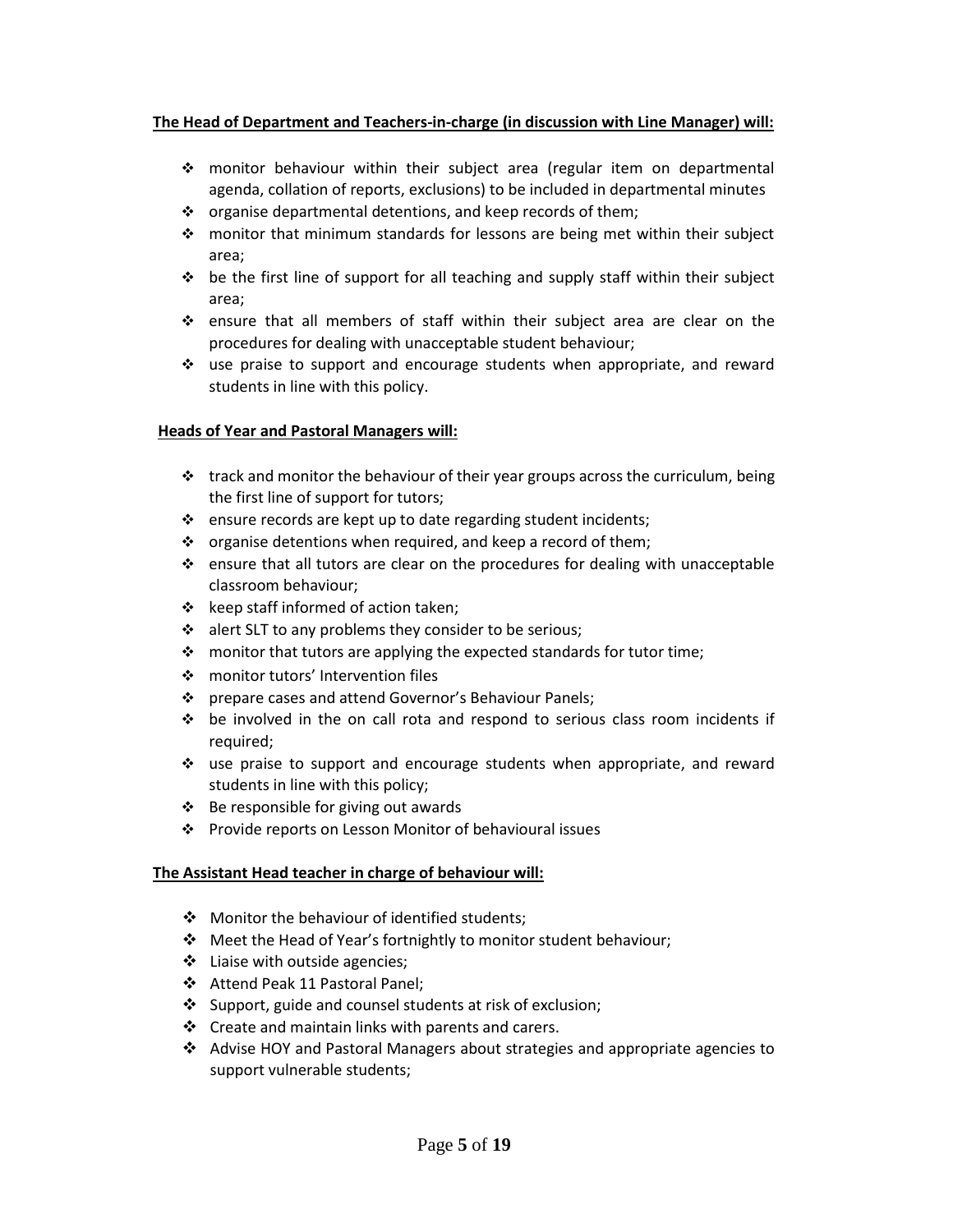$\cdot \cdot$  Play a major role, where appropriate, in setting up behaviour programmes and a programme of support.

## **Senior Leadership Team will:**

- Support the work of Middle Leaders;
- be involved in the on call rota and respond to serious class room incidents if required;
- monitor the consistent application of the behaviour management policy through discussion at staff meetings and by examining SIMS records;
- ensure full records are kept regarding students at risk of exclusion;
- $\div$  evaluate and review the policy on a yearly basis;
- use praise to support and encourage students when appropriate, and reward students in line with this policy.

## **The Governor (with responsibility for behaviour) will:**

- ◆ Monitor the work of the SLT and contribute to the policy, set targets for future action and offer support in achieving them;
- Chair the Governor's disciplinary panel.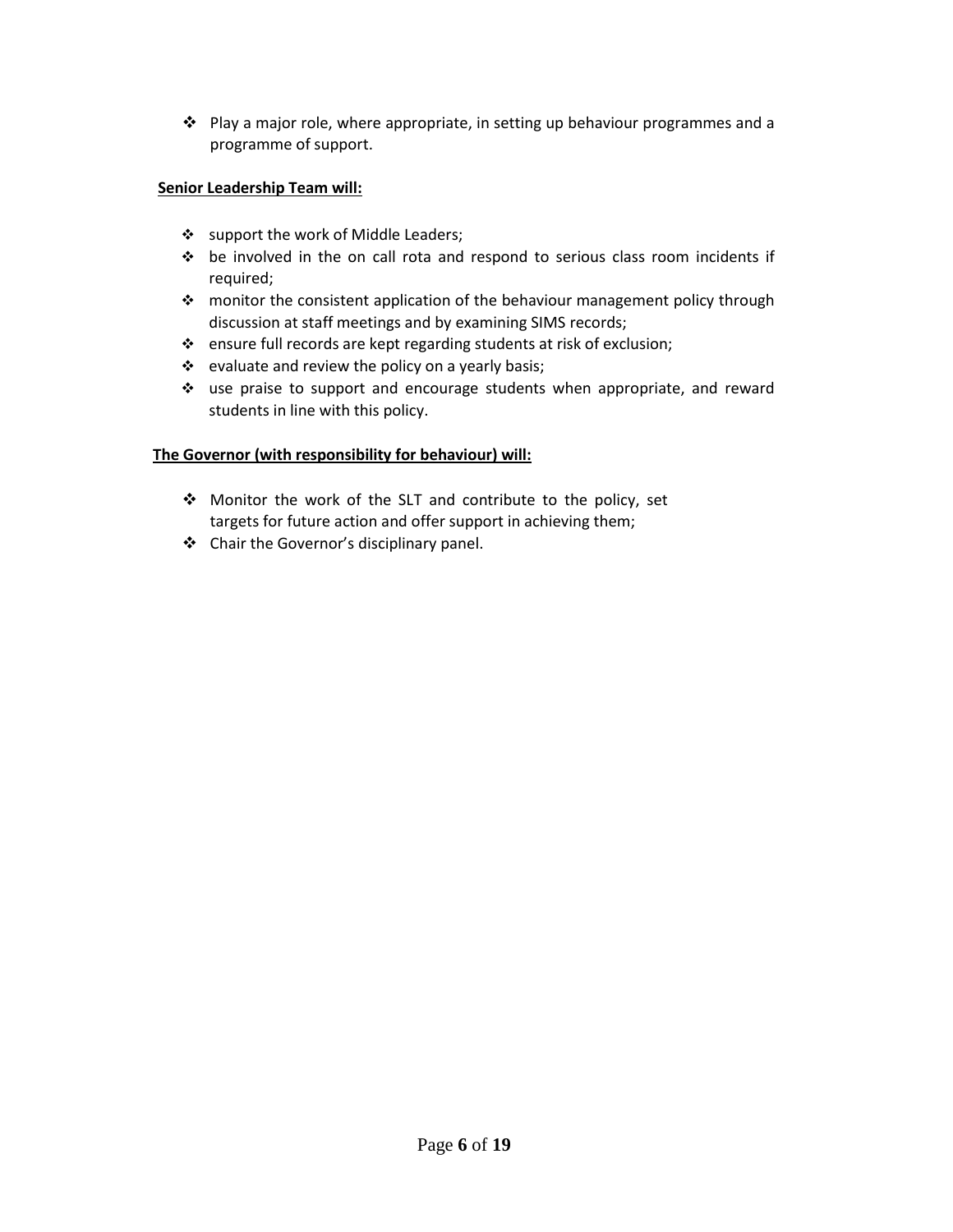## **The management of unsatisfactory classroom behaviour**

Disciplinary procedures will generally follow the five stages below. However, serious incidents may cause the procedures to start earlier.

|                                    | <b>Behaviour</b>                                                                                                                                                                                                                                                                                                                                                                                                                                                                                  | <b>Effort</b><br>$\overline{2}$                                                                                                                                                                                                                                                                            |
|------------------------------------|---------------------------------------------------------------------------------------------------------------------------------------------------------------------------------------------------------------------------------------------------------------------------------------------------------------------------------------------------------------------------------------------------------------------------------------------------------------------------------------------------|------------------------------------------------------------------------------------------------------------------------------------------------------------------------------------------------------------------------------------------------------------------------------------------------------------|
|                                    | Line up outside classroom<br>?<br>quietly<br>?<br>Enter/Leave classroom quietly<br>Follow instructions First time<br>7<br>of asking<br>Ask permission to leave seat<br>?<br>Listen quietly when<br>$\overline{2}$<br>teacher/another pupil is<br>talking<br>Be kind/supportive to class<br>$\overline{2}$<br>members<br>Put hand up to contribute<br>$\overline{2}$<br>Independent work to be<br>$\overline{2}$<br>completed quietly Ensure<br>$\overline{2}$<br>your behaviour is always<br>safe | Complete work to best of<br>your ability<br>?<br>Do not be afraid to make<br>mistakes<br>7<br>Challenge yourself and<br>stretch your learning: Do not<br>settle for 'just enough'<br>3<br>Complete work neatly Have<br>?<br>a positive attitude to<br>learning<br>?<br>Participate in class<br>discussions |
| Warning                            | <b>B1</b>                                                                                                                                                                                                                                                                                                                                                                                                                                                                                         | E1                                                                                                                                                                                                                                                                                                         |
| Detention<br>(Subject teacher)     | <b>B2</b>                                                                                                                                                                                                                                                                                                                                                                                                                                                                                         | E <sub>2</sub>                                                                                                                                                                                                                                                                                             |
| Lesson Removal-<br>Neighboured out | B <sub>3</sub>                                                                                                                                                                                                                                                                                                                                                                                                                                                                                    | E <sub>3</sub>                                                                                                                                                                                                                                                                                             |

Parents will be contacted once a pupil reaches B2/E2 either via planner, telephone call, letter or email

|         |                | <b>Homework</b>                 |
|---------|----------------|---------------------------------|
|         | ?              | Recorded in planner             |
|         | 2              | Completed and handed in on time |
|         | 2              | Completed with 100% effort      |
|         | $\mathbf{E}$   | Neatly presented                |
|         | $\overline{2}$ | Titled in book                  |
|         |                |                                 |
| Warning |                | Η1                              |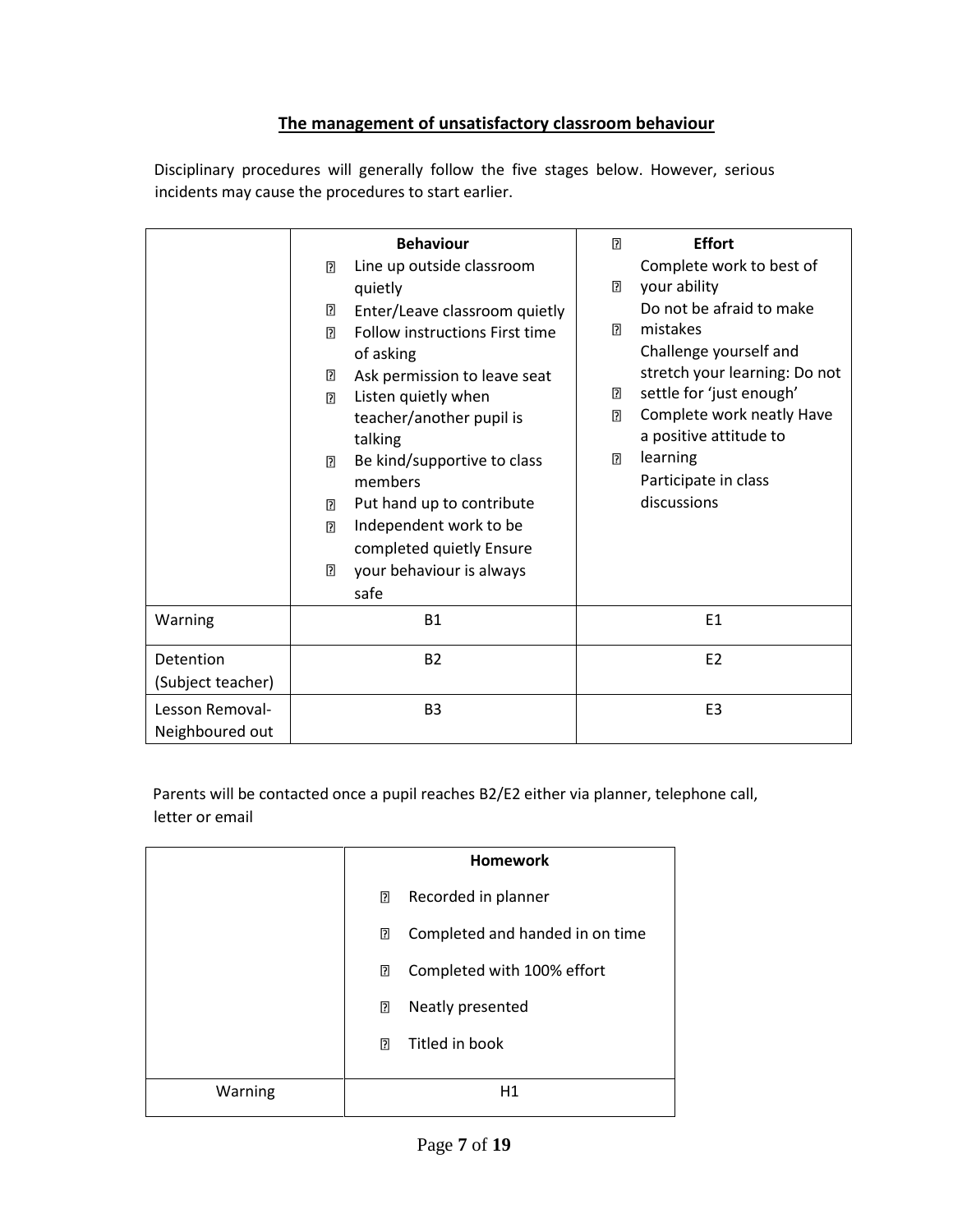| Detention (15mins)   | H2 |
|----------------------|----|
| <b>HOD Detention</b> | H3 |

**Parents will be contacted once a pupil reaches H2 either via planner, telephone call, letter or email** 

|                | Action:                                                                                                                                                                                                                                                                                                                                                                                                                                                                                                               |
|----------------|-----------------------------------------------------------------------------------------------------------------------------------------------------------------------------------------------------------------------------------------------------------------------------------------------------------------------------------------------------------------------------------------------------------------------------------------------------------------------------------------------------------------------|
| B3/E3 Protocol | Removal from room – the student is sent to the nominated<br>❖<br>teacher. A second student will follow immediately with<br>work and will verify their attendance. Should the student<br>refuse to the leave the room (or fail to arrive) the on call<br>teacher will be summoned to the classroom. The On-Call<br>teacher will assess the situation and consider whether the<br>student should return to class or spend time in Emmaus.<br>The period of time in Emmaus will be determined by the<br>On-Call teacher. |
|                | The subject teacher should write a summary of the incident<br>❖<br>on the student's events page on SIMS and email it to the<br>HOD/HOY.                                                                                                                                                                                                                                                                                                                                                                               |
|                | The subject teacher, in consultation with<br>Middle<br>❖<br>leaders/SLT will impose a sanction.                                                                                                                                                                                                                                                                                                                                                                                                                       |
|                | The student will be seen by the subject teacher to reset<br>❖<br>boundaries and integrate the student back to class.                                                                                                                                                                                                                                                                                                                                                                                                  |
|                | The HOY may see the student to underline our expectations<br>❖<br>regarding student's behaviour and may write to parents to<br>express concern.                                                                                                                                                                                                                                                                                                                                                                       |

## **If discipline issues present in the next lesson – move to Stage 2- Departmental Intervention**

| <b>Department Intervention</b>         | Actions:                                                                                                                 |
|----------------------------------------|--------------------------------------------------------------------------------------------------------------------------|
| Problems:                              | The Head of Year (HOY) will discuss the pupil with the Head of                                                           |
| Unsatisfactory behaviour continues;    | Department (HOD) considering sanctions already in place, and<br>agree an action plan for the future which could include: |
| Student does not respond to sanctions. | letter or phone call home from Head of Department -<br>❖<br>This 'early alert' must happen                               |
|                                        | ❖ HOD to see student and impose sanction. (Single person<br>departments to seek advice from Line Manager)                |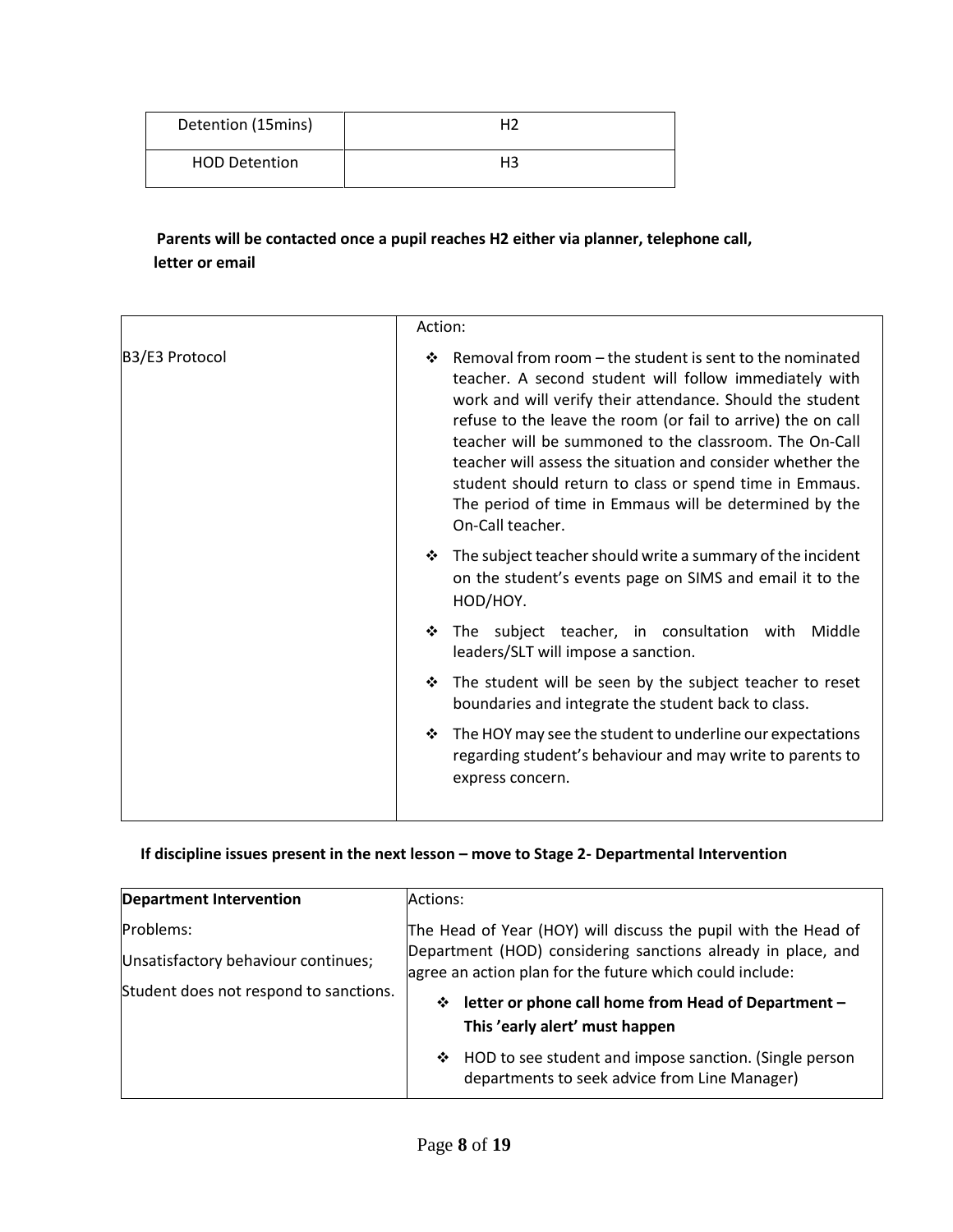|                     | ❖ referral to Form Tutor                                                            |
|---------------------|-------------------------------------------------------------------------------------|
|                     | ❖ depending on the situation - letter or phone call home<br>from Head of Department |
|                     | ❖ inclusion of student in Emmaus for a lesson or more                               |
| $\ddot{\mathbf{v}}$ | support with academic work                                                          |
| ❖                   | possible temporary moving groups                                                    |

## **If discipline issues present in the next lesson – move to Stage 4- B4/E4/U4/H4**

## **Serious/ Poor behaviour or conduct- B4/E4/H4/U4/P4/Q4**

Any of the following behaviours will result in an After School Detention/Emmaus Centre/Fixed Term Exclusion or potentially Permanent Exclusion. The Pastoral Team and SLT will be make the decision according to each individual situation.

| Act of verbal/physical aggression           | Act of clear bullying                          |
|---------------------------------------------|------------------------------------------------|
| Defiance (refusal to follow instructions)   | Lying to a member of staff                     |
| Leaving the classroom without permission    | Poor behaviour in the community                |
| Swearing/Threatening a teacher              | Truancy                                        |
| Behaviour that endangers pupil or staff     | Theft/Selling                                  |
| Act of Prejudicial abuse (eg Racial)        | Missing an after school detention              |
| Act of vandalism                            | Poor behaviour in Emmaus Centre                |
| Act of Insolence towards a member of staff  | Smoking                                        |
| Using abusive language towards others       | Sexually inappropriate behaviour               |
| Persistent refusal to follow school rules   | Recording or sharing incidents on social media |
| Being in possession or consuming substances |                                                |

Parents will be informed by either telephone, email or InTouch message.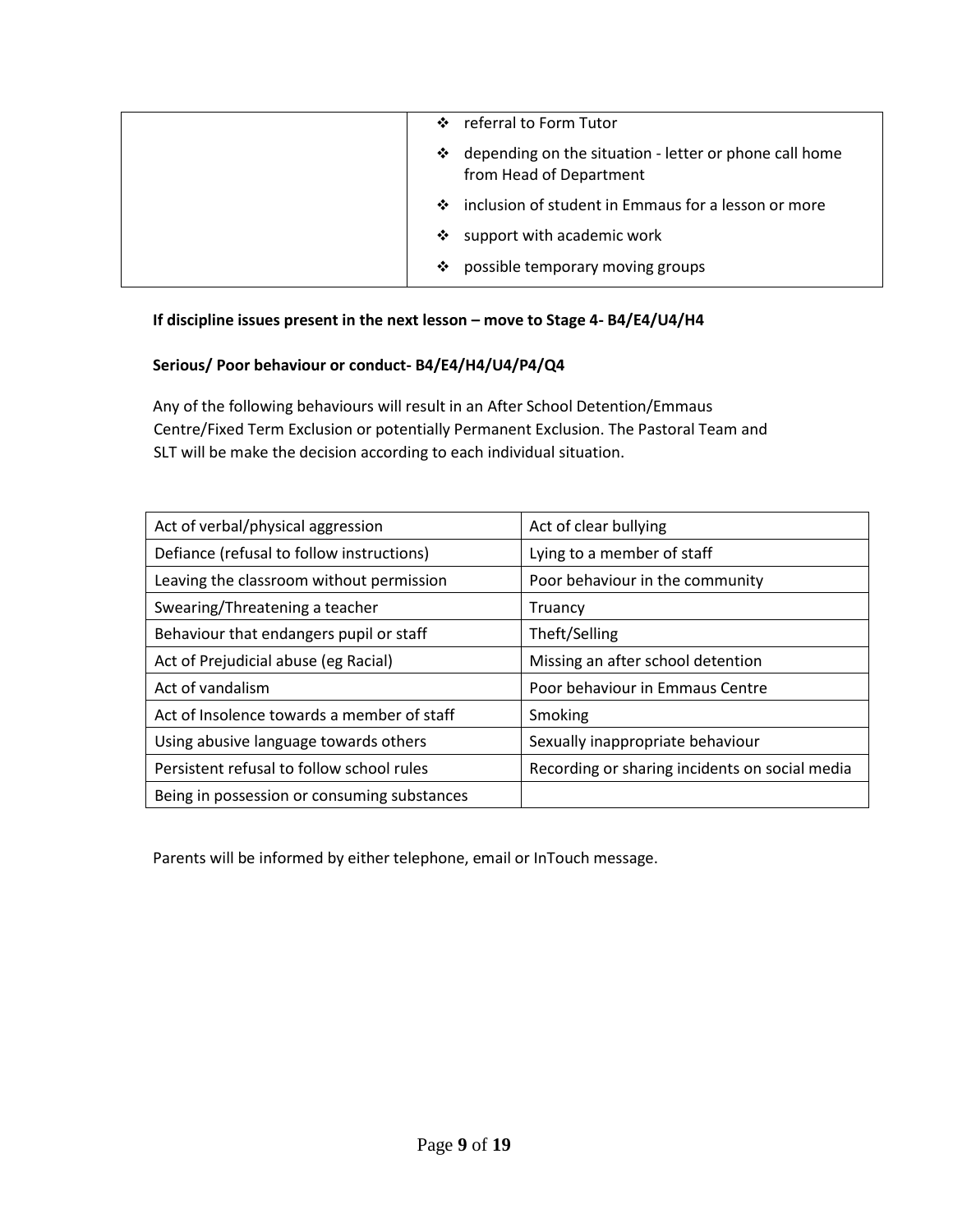| <b>Responsibility of Head of Year and Pastoral</b>                                                                                 |                                                                                                                                                 |
|------------------------------------------------------------------------------------------------------------------------------------|-------------------------------------------------------------------------------------------------------------------------------------------------|
| Managers (Stage 5) Problem:                                                                                                        | Possible actions:                                                                                                                               |
| Students who persistently flout the expectations of<br>departments and who have failed to respond to<br>departmental intervention. | ❖ A 'snapshot' is completed to evaluate<br>student's behaviour around the school<br>and to assess what support may be<br>needed for the student |
|                                                                                                                                    | ❖ HOY may set an additional sanction to<br>reinforce the departmental one, e.g.<br>not representing school teams.                               |
|                                                                                                                                    | ❖ Parents/Carers may be invited in to<br>school for a meeting with HOY                                                                          |
|                                                                                                                                    | Student may be placed on report<br>❖                                                                                                            |
|                                                                                                                                    | Student is made aware that they are on<br>Stage 3 of the behaviour code and that<br>an immediate improvement is expected                        |
|                                                                                                                                    | Inclusion on SEN register at wave 1,2<br>❖<br>and 3 involvement of support agencies<br>following protocol                                       |
|                                                                                                                                    | ❖ Head of Year may negotiate a course of<br>action with SLT, subject teacher and<br><b>Inclusion Manager</b>                                    |
|                                                                                                                                    | * Further discussion of pupil at Pastoral<br>Meeting                                                                                            |
|                                                                                                                                    | ❖ HOY to consider placing students in the<br><b>Emmaus</b><br>if<br>support<br>centre<br>or<br>appropriate.                                     |
|                                                                                                                                    | Discussion with SLT regarding fixed<br>term exclusion from school.                                                                              |
|                                                                                                                                    |                                                                                                                                                 |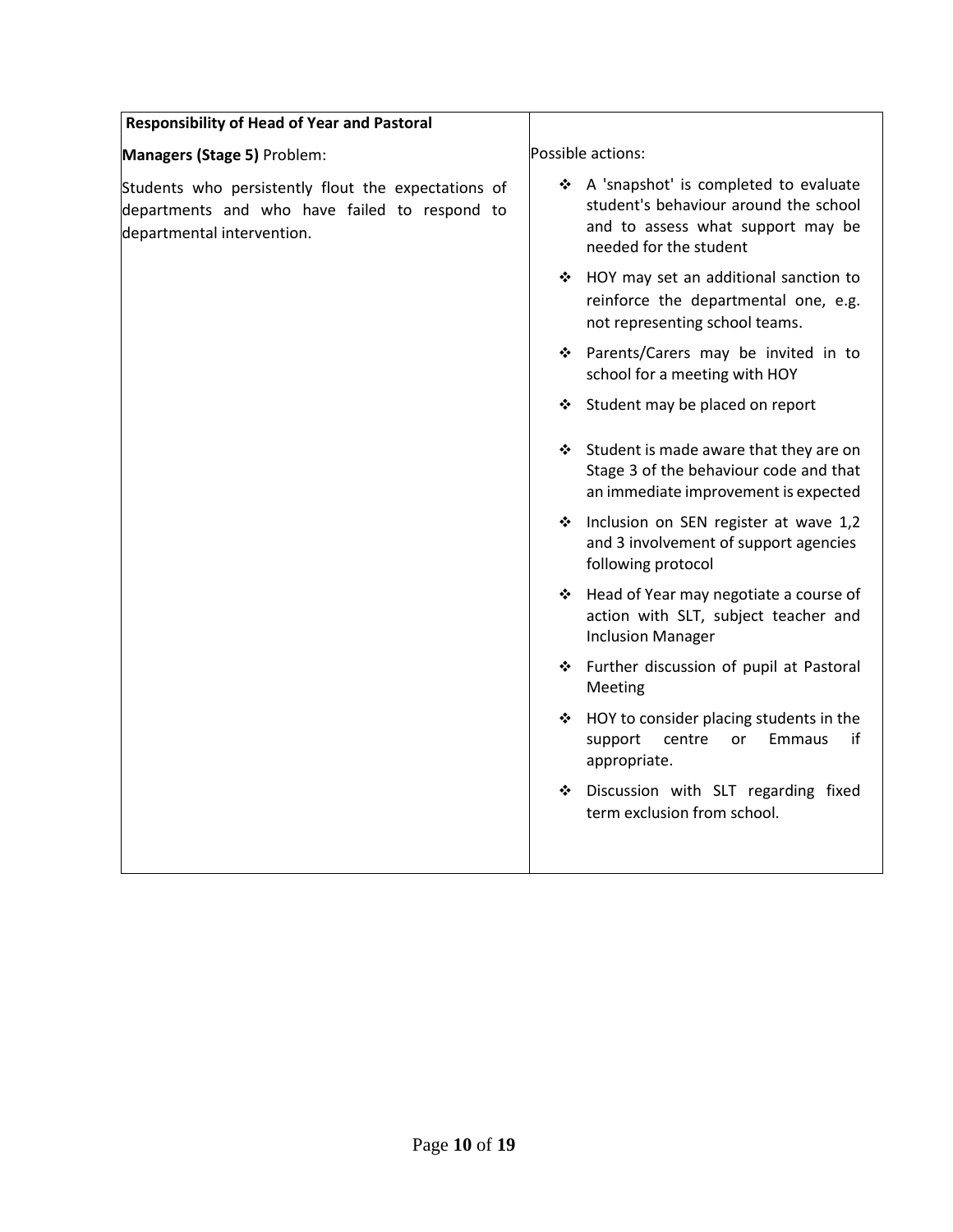| <b>Responsibility of Assistant Head teacher AHT</b> |                                        |
|-----------------------------------------------------|----------------------------------------|
| Problem:                                            |                                        |
| Unsatisfactory behaviour continues and student      | Possible actions:                      |
| does not respond to the Head of Year.               | AAHT interviews student<br>❖           |
|                                                     | AAHT invites parents/carers in<br>❖    |
|                                                     | AAHT sets out the sanction<br>❖        |
|                                                     | AAHT monitors student's behaviour<br>❖ |
|                                                     |                                        |

Assistant Head Teacher will decide when to introduce Stage 6

| <b>Responsibility of Deputy Head teacher Stage 6</b>                                 |                                                                                                                                                                           |
|--------------------------------------------------------------------------------------|---------------------------------------------------------------------------------------------------------------------------------------------------------------------------|
| Unsatisfactory behaviour continues and student<br>does not respond to Assistant Head | Possible actions:<br>Deputy Head interviews student<br>❖<br>Parents will be contacted to discuss<br>❖<br>strategies and way forward. Deputy<br>Head sets out the sanction |
|                                                                                      |                                                                                                                                                                           |

Deputy Head teacher will decide when to introduce Stage 7

| <b>Responsibility of Headteacher and Governors, Stage</b>                                 |                                                                                                        |
|-------------------------------------------------------------------------------------------|--------------------------------------------------------------------------------------------------------|
| 7                                                                                         |                                                                                                        |
| Unsatisfactory behaviour continues and student<br>does not respond to Deputy Head teacher | Possible actions:<br>Head interviews student<br>❖                                                      |
|                                                                                           | Parents will be contacted to discuss<br>❖<br>strategies and way forward. Head sets<br>out the sanction |
|                                                                                           | Student appears before a Governors'<br>❖<br>Discipline Panel                                           |

## **GOVERNOR'S DISCIPLINE PANEL**

This panel is chaired by the designated Governor (linked to behaviour) and comprises of

- Student and parents/carer
- Head of Year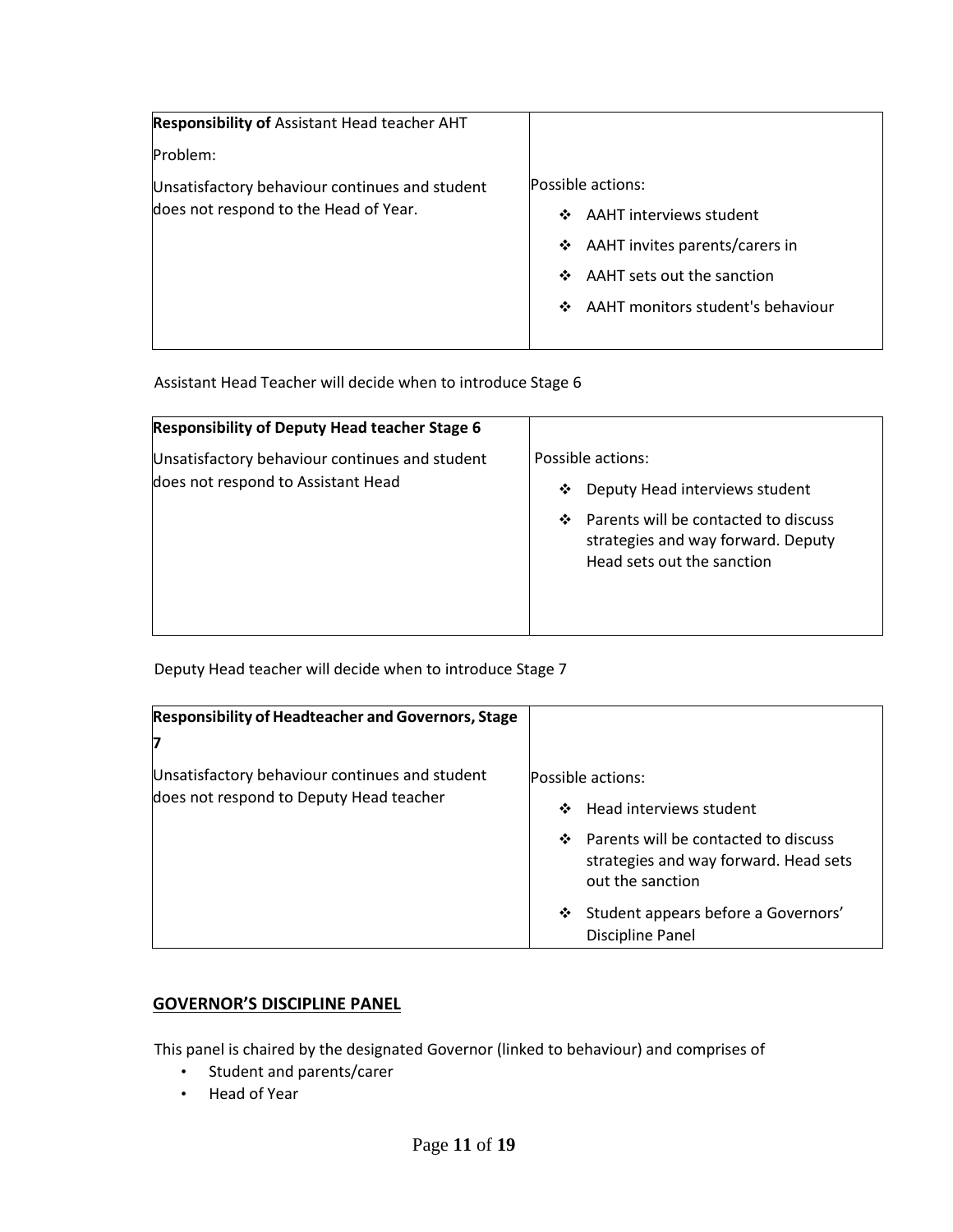- Pastoral Manager
- Assistant Headteacher
- Deputy Headteacher/Headteacher
- and or Support agencies (if appropriate)

The panel will be presented by the HOY/Pastoral Manager. Prior information is provided to all concerned and an action plan will be implemented and monitored. A review meeting will be arranged as appropriate. County based support can be accessed by *Peak 11* pastoral panel.

## **BEHAVIOUR SUPPORT**

When the (HOY/Pastoral Manager/Assistant Head Teacher) feel additional support or consultation is required this is accessed through County Behaviour Support and monitored by Head of Years.

| <b>EMERGENCY PROCEDURE</b>                                                                                                                                            |         |                                                                                  |
|-----------------------------------------------------------------------------------------------------------------------------------------------------------------------|---------|----------------------------------------------------------------------------------|
| Problem:                                                                                                                                                              | Action: |                                                                                  |
| Emergency incident of totally unacceptable behaviour<br>(swearing at a member of staff, physical violence/abuse<br>of equipment which endangers themselves or others) |         | ❖ Exclusion – Fixed or permanent<br>depending on the gravity of the<br>situation |
| Racial, sexist, homophobic or religious abuse                                                                                                                         |         |                                                                                  |

## **STUDENT SUPPORT CENTRE –** *'Aspire'*

The Pastoral team will be responsible for deciding who should access the support centre. This facility is designed for students with behaviour, SEN or pastoral issues. The Pastoral Team will monitor reintegration to mainstream schooling.

Students will access this centre for a variety of reasons. For example:

- Return to school after extended absence
- Reintegration following fixed-term exclusion
- Identified hot-spot lessons
- Focussed support sessions in an identified area
- Extended learning
- Life skills alternative curriculum activities.

Subject teachers will be requested to provide work for students accessing this centre. Wherever possible the Pastoral Team will give notice if work is required, but due to the nature of the difficulties of the individual students this may not always be possible.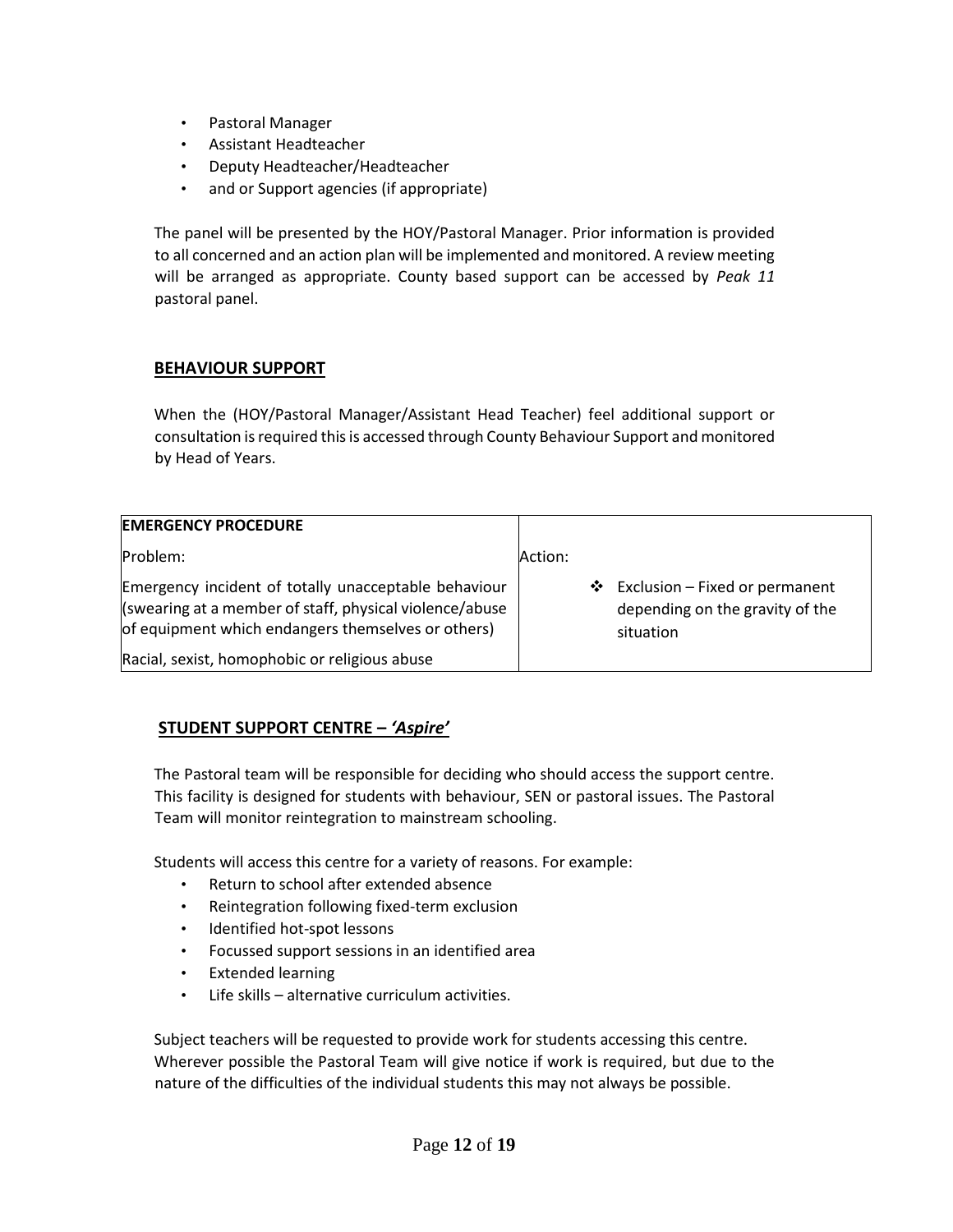## **INTERNAL EXCLUSION 'The Emmaus Centre'**

## **Only the Senior Leadership team, Pastoral Managers and Heads of Year have the responsibility for deciding who will be placed into Emmaus.**

The Emmaus Centre is located away from the main building. Being sent to the Emmaus Centre is a serious punishment. Emmaus students will sit in silence and work in isolation. The Supervisor must ensure that they follow the Emmaus protocol (including completion of the report form) so that students are treated in a consistent manner. Emmaus will include breaks and lunch times.

Subject staff have a responsibility for providing appropriate work (which can be completed without assistance) and subject areas will provide work electronically via the VLE (Virtual Learning Environment) or paper based work dependant on the subject area.

If students don't behave in the Emmaus Centre then they must carry out another day in the centre. On some occasions members of staff may be asked to cover time in the Emmaus centre. If behaviour doesn't improve then the Headteacher could enforce a period of Fixed Term Exclusion

## **BEHAVIOUR AROUND SCHOOL AT BREAK AND LUNCHTIME**

If students misbehave during these times the Form Teacher should be notified by the teacher or supervisor who witnesses it. The Form Teacher will discipline the student.

Where a pattern of bad behaviour is noted, the student will be referred to the Head of Year.

## **GENERAL ADVICE AND GUIDELINES**

- $\cdot \cdot$  No discipline plan, however good, is a substitute for a poor lesson. A well planned and properly delivered lesson which meets the needs of the student, in itself encourages good behaviour. It is also the case that some students will fail to respond - despite the best efforts of staff. This is part of the eternal reality of school (and life) and does not remove the teacher's professional duty to seek new or more effective techniques.
- $\cdot$  Students who are frequently excluded fall further and further behind and can find themselves in a never ending spiral of failure and disaffection. We are the adults,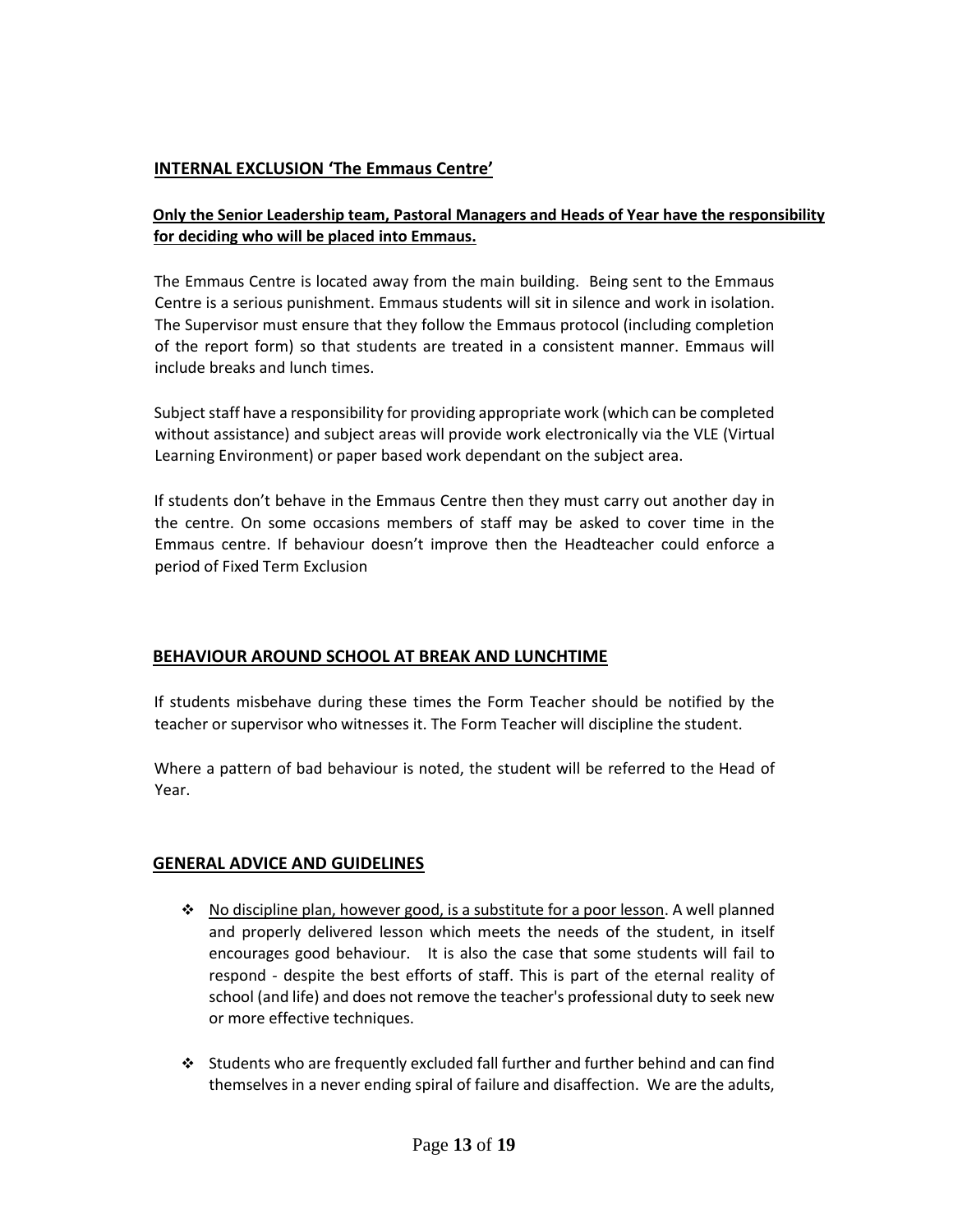the professional practitioner. It is our duty to develop and use a range of strategies to meet the learning needs of all our students.

- $\div$  There are a minority of students who need to be helped to overcome their behavioural problems. They establish patterns of unacceptable behaviour and efforts need to be made to have regular sessions with them to provide them with action plans to be monitored by staff who teach them.
- **It is essential that the student understands that it is his/her behaviour which is unacceptable, not him/her as a person. Condemning the sin not the sinner was the example lived out by Jesus – as a community based on that example we have an absolute duty to live by it. Reconciliation and forgiveness must be an overt part of our process. Where there has been anything more than a very minor problem, the teacher must take the lead in effecting reconciliation. Our school exists for the sole purpose of proclaiming the gospel of Christ through our work and relationships. This is not easy but we cannot disengage from it.**
- $\div$  We must try to avoid personal involvement. It is very rare for a student to arrive deliberately seeking confrontation even though this sometimes seems the case.
- $\cdot \cdot$  It is important to listen and establish the facts before arriving at a conclusion. If we are not willing to listen, then students will cease to believe in the idea of partnership and will lose respect for our authority. Too often minor problems escalate and become unmanageable because assumptions are made and conclusions drawn without time being taken to establish the full facts or other people's perception of the facts.
- $\cdot \cdot$  Discipline must be reasonable. We should be able to give a reason for our actions and this time helps students to eventual self-discipline. This should be done by explaining rules and instructions and not by engaging in arguments with students.
- The use of humour will often lower tension and diffuse certain situations. Sarcasm is not humour. Children, rightly, take it as a slight and feel diminished. This exacerbates the problem and relationships deteriorate further. Teachers must avoid behaving in ways that hinder the relationship with the individual or group.
- $\div$  When whole classes are punished for the misdeeds of some or individuals are 'shown up' there is a great danger that this will lead to resentment and damage relationships. Teachers should avoid punishing the whole class.
- **The use of corporal punishment is not permitted in any circumstances**. Should any member of staff be provoked to the point of striking a student or physical contact, they must report the incident immediately to the Head teacher. Pushing, pulling or handling students in any way could be viewed as assault and teachers should take care not to put themselves at risk.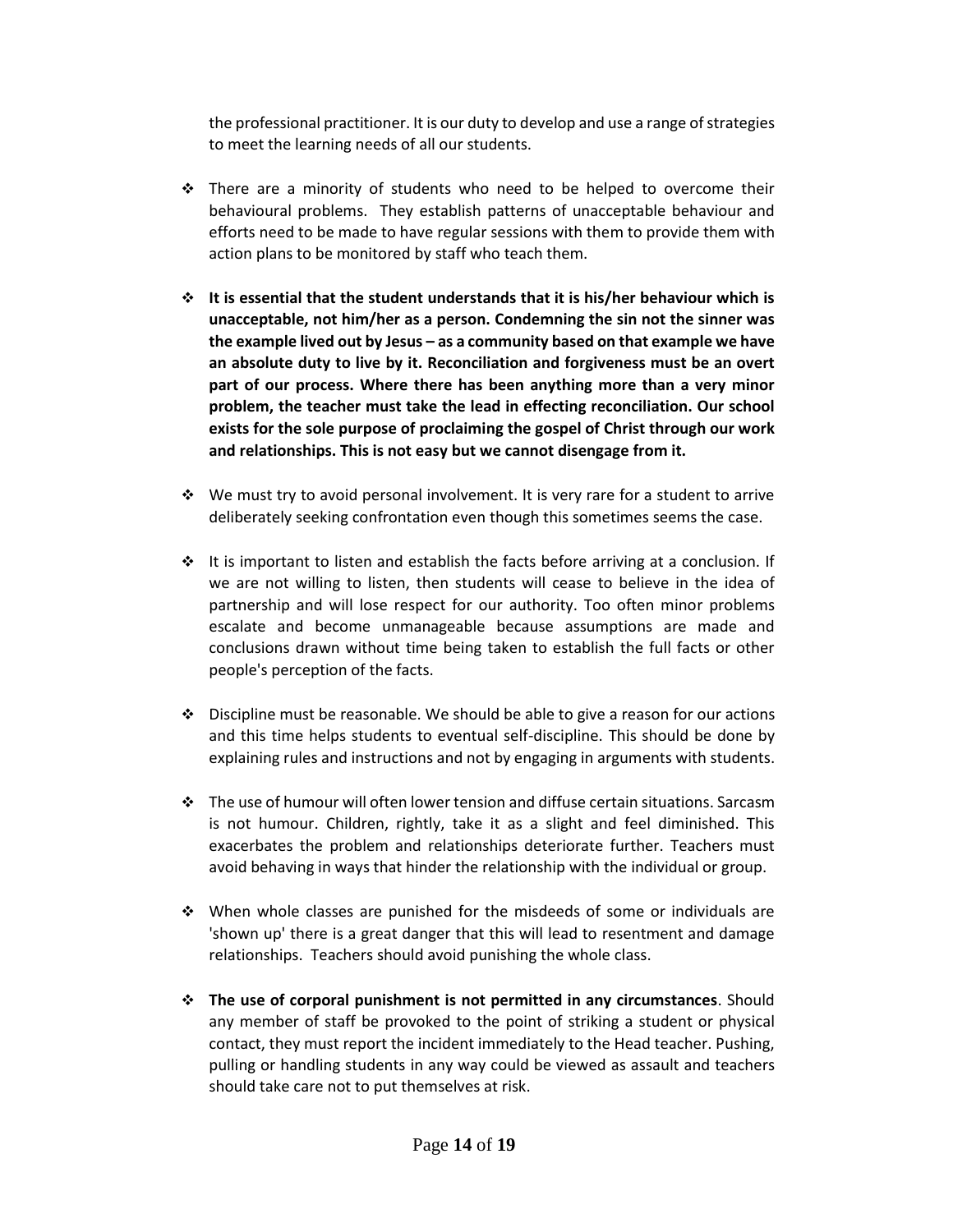\* There will be rare occasions whereby the only safe action is to restrain a child in which a calm, clear, common-sense approach will be needed. **If a student is threatening to leave the room or premises the most sensible action usually will be to let them go and to inform senior colleagues. The use of physical restraint should be limited to situations where the student is clearly causing or about to cause damage or injury to themselves or others.** 

## **APPENDIX GLOSSARY**

| Abbreviation  | Meaning                                                                                                                                                                                                                                                                    |  |
|---------------|----------------------------------------------------------------------------------------------------------------------------------------------------------------------------------------------------------------------------------------------------------------------------|--|
| Early Help    | Referral to the Student and Family Support Worker/Starting Point                                                                                                                                                                                                           |  |
| <b>SENCO</b>  | Special Needs Co-ordinator                                                                                                                                                                                                                                                 |  |
| <b>SEN</b>    | <b>Special Educational Needs</b>                                                                                                                                                                                                                                           |  |
| <b>SLT</b>    | Senior Leadership Team (Headteacher, Deputy Head Teachers and<br><b>Associate Assistant</b><br>Headteachers)                                                                                                                                                               |  |
| Pastoral Team | Pupil Support Officer, Family Support Officer, Head of Years (HOY),<br>Pastoral Managers, Assistant Headteacher Deputy Headteacher,                                                                                                                                        |  |
| Snapshot      | When we need to establish how a student is performing in terms of<br>attainment or behaviour subject staff will be<br>approached to give a brief summary. This information is combined<br>to create a picture of the current situation for that student $-$ a<br>snapshot. |  |
| Peak 11       | Eleven secondary schools in the Peak district (including SPH) work<br>together to share good practice.                                                                                                                                                                     |  |
|               | The Pastoral Panel is one branch of 'Peak 11'. It meets every six<br>weeks to consider and consists of senior staff form each school and<br>other consultants such as<br>Educational Welfare Officers, Educational Psychologists and<br>Behaviour Support Consultants.     |  |
|               | The agenda comprises representations from different school who<br>wish to discuss students whose behaviour is causing serious<br>concern, and who are at risk of permanent exclusion.                                                                                      |  |
|               | The panel share professional expertise, make recommendations<br>that the school may pursue or discuss a managed move for the<br>student which would mean a move to another school within the<br>'Peak 11' for a fresh start.                                               |  |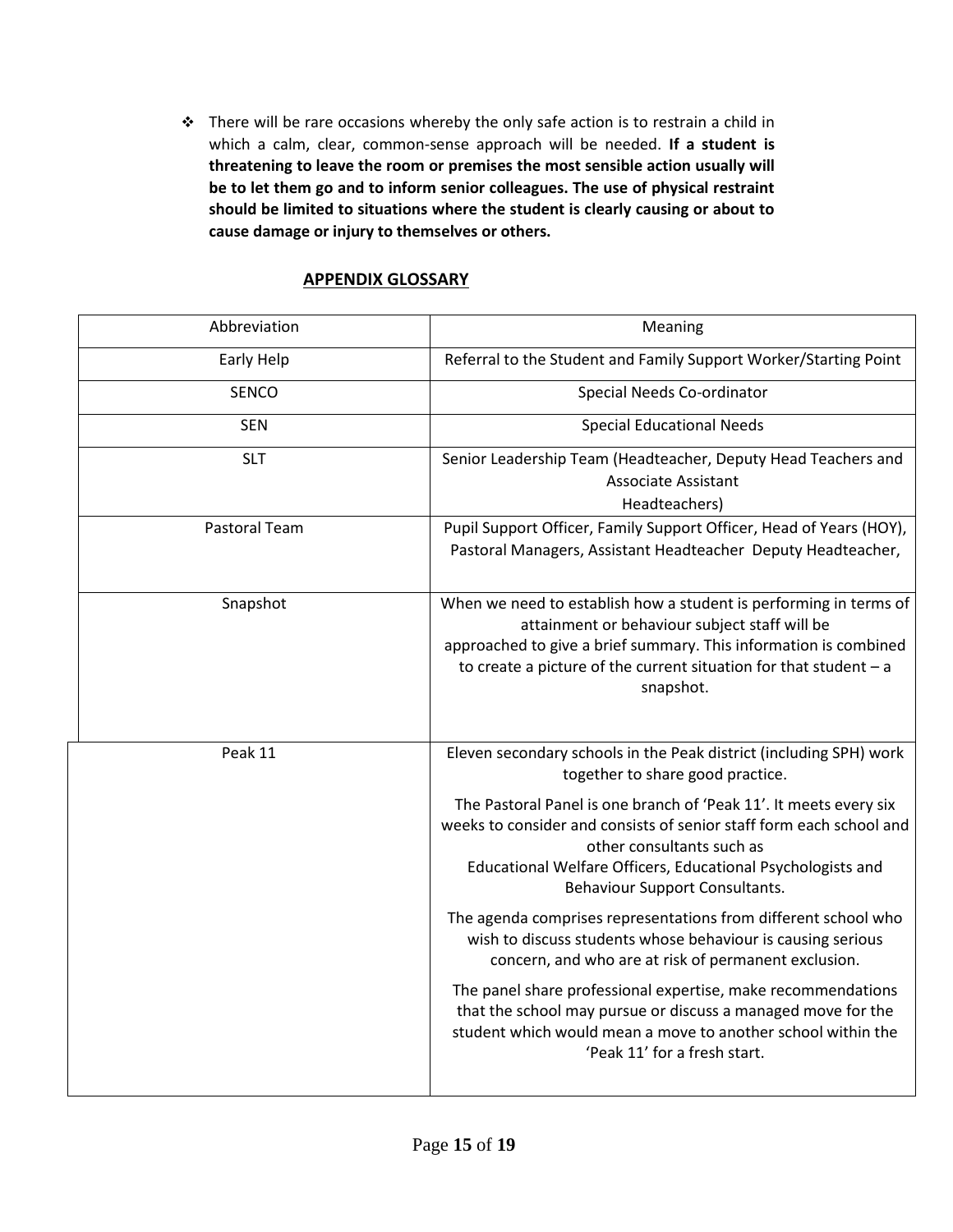## **SCHEME FOR BEHAVIOURAL POINTS**

All pupils commence on 20 Positive Behaviour Points (Start point)

#### ↓

 Pupils will receive points for good work or have them deducted for poor behaviour

#### ↓

Once a pupil has reduced points to 15 they are referred to their tutor for explanation and possible intervention

#### ↓

Once a pupils points drops below 10, they are referred to the Head of Year for explanation and interventions (commencement on conduct report)

> Once a pupil hits minus 20 points they are referred to one of the Pastoral Managers For explanation and intervention

#### GUIDANCE ON CONDUCT SHEETS

- Weeks run from Monday to Friday.
- Electronic reports completed by staff on SIMS
- If absent for one day, a percentage will be calculated from the remaining four day's scores. If absent for more than one day, the week will have to be repeated.
- If daily targets are missed on conduct sheets, a detention will be imposed that night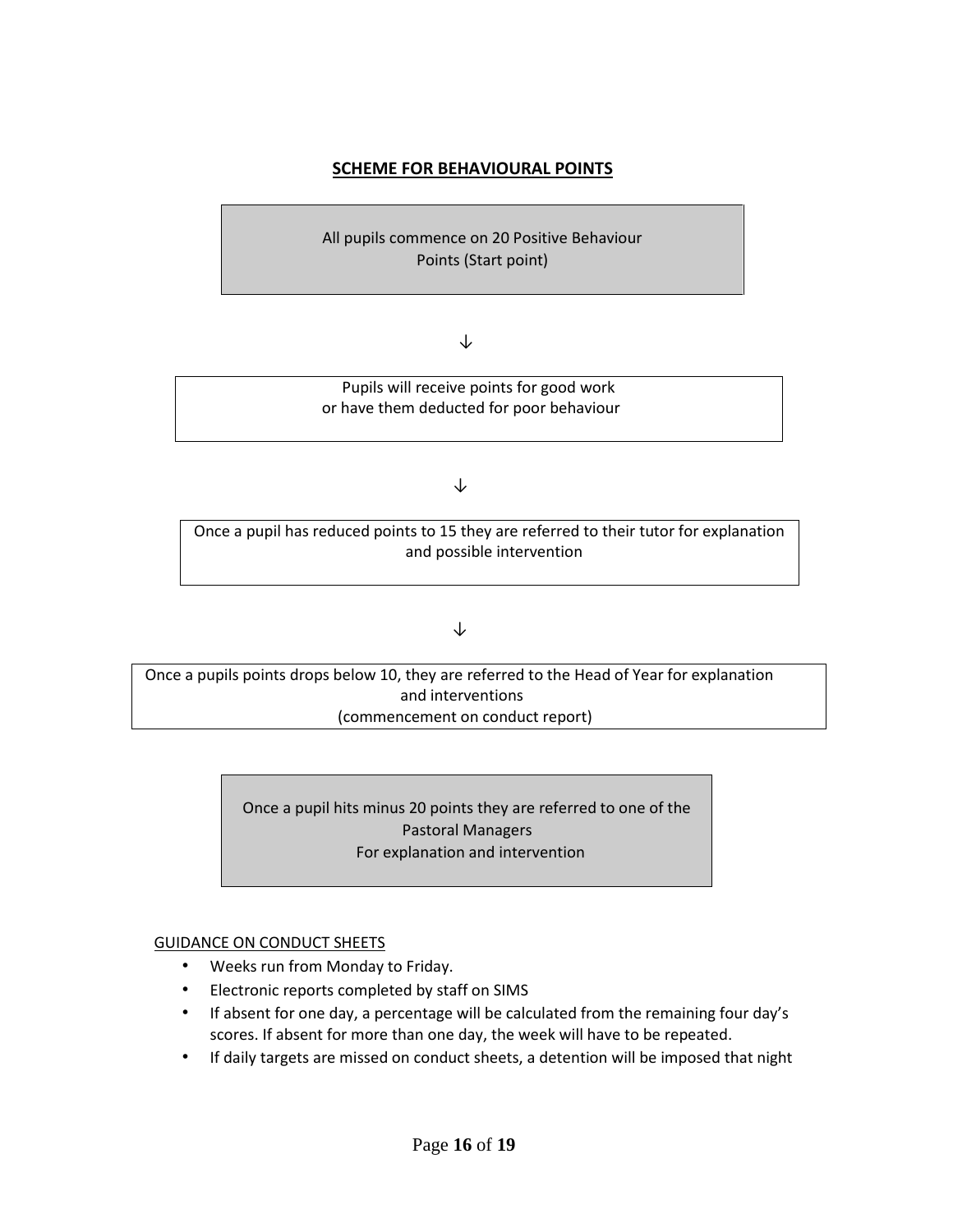## **PROCESS**

**DECISION:** Head teacher, acting head teacher, or teacher in charge of a PRU takes the decision to exclude a pupil for a fixed period

**CONTACT PARENT**: The head teacher should ensure that a parent/carer has been contacted immediately, ideally by telephone and is available, if appropriate, to arrange collection and supervision of the pupil. The child's welfare must always be the prime consideration

**LUNCHTIME EXCLUSION**: Pupils who are disruptive during the lunch time may be excluded just for the duration of the lunch time. Lunchtime exclusion will count as half a day for statistical purpose and for parents to make representation but are not counted in the school's 6th day duty to provide full-time cover.

**EXCLUSION DURING MORNING SESSION** : the exclusion takes effect from the afternoon session, notice must be given to the parent before the start of the afternoon session.

**EXCLUSION DURING AFTERNOON SESSION:** if the exclusion takes effect from the next school day. Notice to the parent must be given before the start of that school day. If the exclusion takes place from that afternoon, the notice must be given at the end of the afternoon session

**WRITTEN NOTICE:** The head teacher must give a written notice to the parents informing them of:

- The precise period and the reasons of the exclusion;
- The parent's duties during the first five days;
- The parent's right to make representation to the Governing body and how the pupil may be involved in this;
- The person the parent should contact if they wish to make such representation:
- The arrangement made by the school to set and mark work for the pupil during the initial 5 days of the exclusion;
- If relevant, the school day on which the pupil will be provided with full-time education; and
- If relevant details of a reintegration interview.

The head must inform the Governing Body if a pupil is being excluded for more than 15 days in any one term. Pupils can excluded for one or more fixed periods, which when aggregated, do not exceed 45 school days in any one school year.

## **EDUCATIONAL PROVISION DURING THE EXCLUSION**

- The school has a duty to arrange suitable full-time educational provision from and including the 6th consecutive day of the exclusion.
- Where a Looked After Child is excluded provision should be in place from the  $1<sup>st</sup>$  day of exclusion. Schools in the former BIP still receiving additional funding should make provision from the first day of exclusion.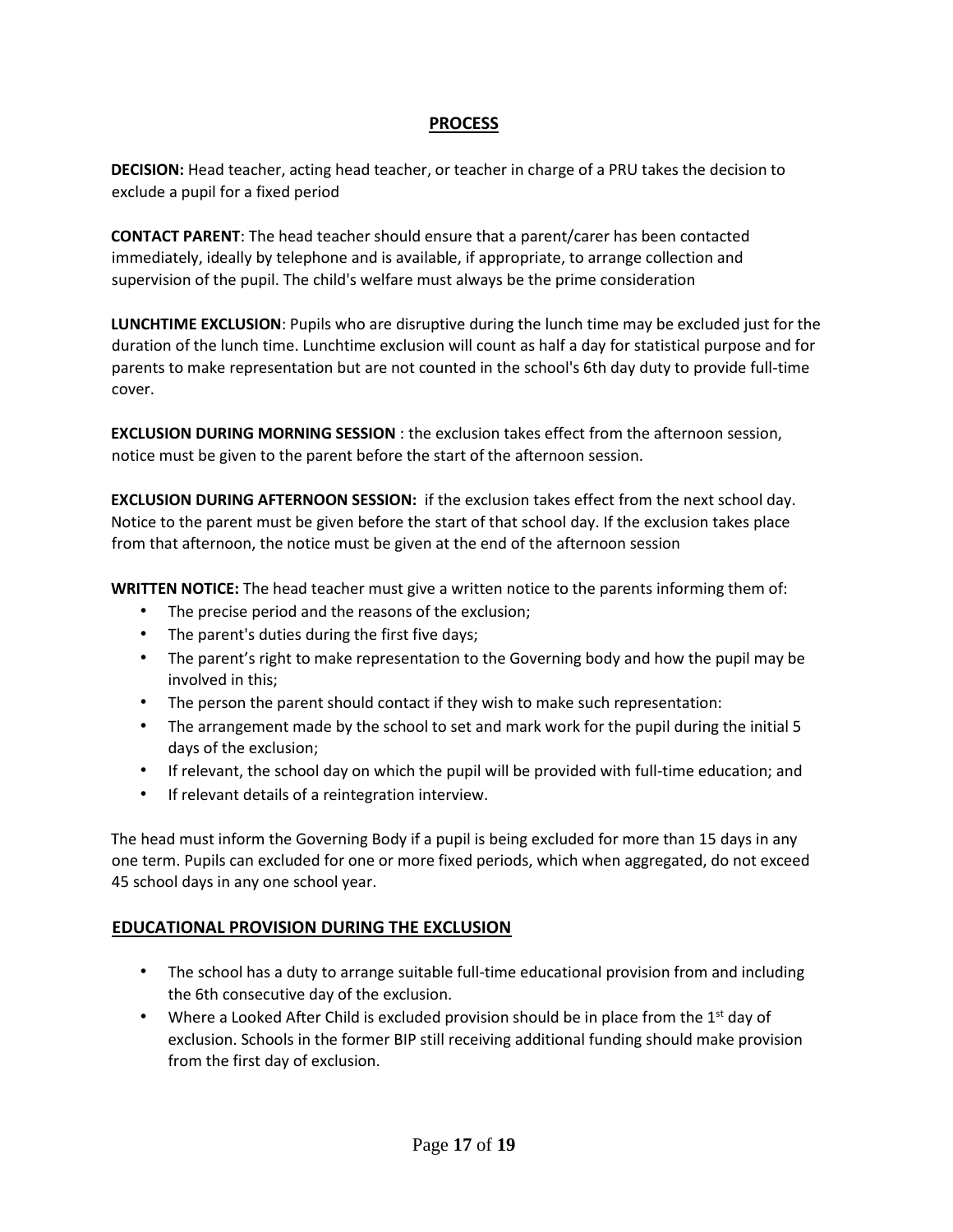## **REINTEGRATION INTERVIEW**

The Headteacher/senior member of staff/Pastoral Manager/HOY will arrange and conduct a reintegration interview with a parent/carer and the pupil at the end of the exclusion at a date and time convenient for the parent and school on the school premises.

If the parent fails to attend, the student will be placed in the Emmaus Centre. The school must keep a record of the failure as well as any explanation given as it can be one factor taken into account in the Magistrates' Court when deciding whether to impose a parenting order. The school **must** offer a reintegration interview for an exclusion of 6 or more school days.

If the school or the LA considers that parental influence could be better brought to bear in the behaviour of the pupil, a parenting contract may be offered. If the parent fails to engage with the school or LA in attempting to improve the child's behaviour, the school or LA may consider applying to the Magistrate's Court to compel the parent to comply with certain requirements.

#### **Guidance should be sought on this matter**

#### **SANCTIONS FOR BEHAVIOUR**

**The Headteacher reserves the right to make a decision on the appropriate sanction imposed to a pupil at all times.** 

## **Emmaus Centre**

Pupils will be sent to the Emmaus Centre for the following inappropriate behaviour: Uniform infringement with no valid reasons – hairstyle deemed to be inappropriate, trainers with no valid reason, persistent infringement of other uniform rules, refusal to remove jewellery or make up Involved in a fight Bad conduct report-score of 10 or below in a day 2 removals in one day 4 removals in one week Defiance of HOY/SLT Failure to turn up for a HOY Detention

## **Fixed Term Exclusion (FTE)**

Pupils will have an appropriate Fixed Term Exclusion for the following: Aggressor in a fight Smoking- seen by a member of staff- Also including those who are 'standing in the presence of smokers.' Swearing at Staff 6 removals in one half term Wilful damage to school property Interfering with safety equipment (inc Fire alarm)